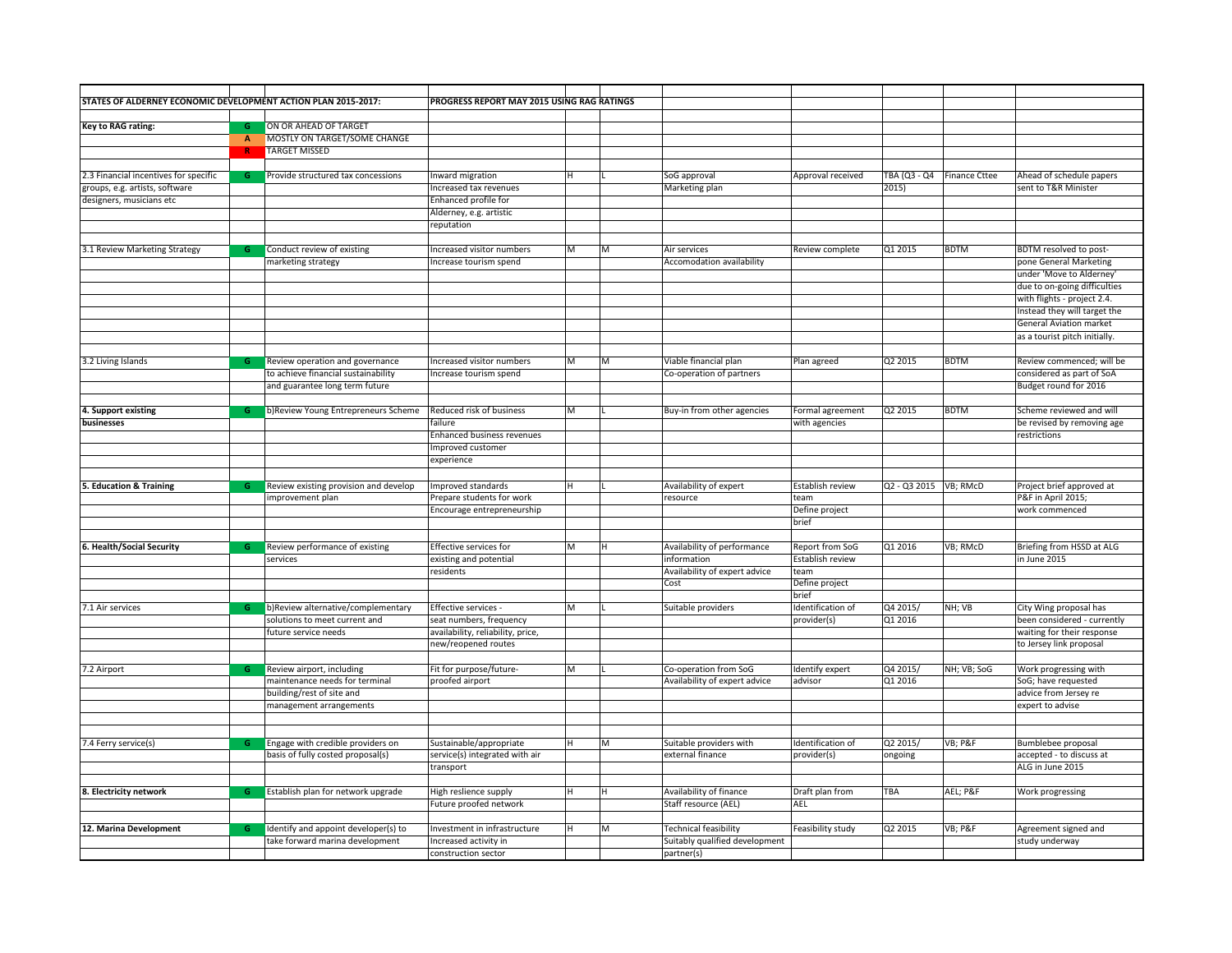|                                      |              |                                                                   | Increased visitor numbers            |    |    | Availability of private finance |                              |                   |                            |                                                    |
|--------------------------------------|--------------|-------------------------------------------------------------------|--------------------------------------|----|----|---------------------------------|------------------------------|-------------------|----------------------------|----------------------------------------------------|
|                                      |              |                                                                   | Raised profile for Alderney          |    |    | Planning approvals              |                              |                   |                            |                                                    |
|                                      |              |                                                                   |                                      |    |    |                                 |                              |                   |                            |                                                    |
| 15. Fit for Purpose Legislation      | G            | Review Laws and amend as                                          | Laws that encourage legitimate       | ΙH | M  | Law Officers availability       | Define initial brief         | Q3-4 2015         | VB; P&F                    | Consultation on liquor                             |
|                                      |              | necessary, e.g.:                                                  | economic activity                    |    |    | Sufficient staff resource       |                              |                   |                            | licensing underway - b/f                           |
|                                      |              | Company Law                                                       | Laws that enable residents to        |    |    |                                 |                              |                   |                            | due to external request                            |
|                                      |              | Inheritance Law                                                   | bequeath assets as they wish         |    |    |                                 |                              |                   |                            |                                                    |
|                                      |              | <b>Employment Permits</b>                                         | Reduced cost of enforcement          |    |    |                                 |                              |                   |                            |                                                    |
|                                      |              | <b>Liquor Licensing</b>                                           | Reduced cost of compliance           |    |    |                                 |                              |                   |                            |                                                    |
|                                      |              |                                                                   |                                      |    |    |                                 |                              |                   |                            |                                                    |
| 16. Planning/Housing strategies      | G            | Implement ARUP review of Planning                                 | Plans that encourage                 | H  | M  | Sufficient staff resource       | Appoint staff                | Q2-3 2015         | <b>BDCC</b>                | Planning Officer appointed                         |
|                                      |              | Prepare Housing Strategy                                          | economic/demographic growth          |    |    |                                 |                              |                   |                            |                                                    |
|                                      |              |                                                                   |                                      |    |    |                                 |                              |                   |                            |                                                    |
|                                      |              |                                                                   |                                      |    |    |                                 |                              |                   |                            |                                                    |
| 18. Financial Services               | G            | Identify possible new regulatory                                  | Increased Government revenues        |    | M  | Sufficient staff resource       | Identify advisor(s)          | Q3-4 2015         | <b>Finance Cttee</b>       | Block Chain project under-                         |
|                                      |              | business opportunities, e.g.:                                     | for investment in economic           |    |    | SoG co-operation                | Get SoG commitment           |                   |                            | way - b/f                                          |
|                                      |              | <b>Block Chain</b>                                                | development                          |    |    |                                 |                              |                   |                            |                                                    |
|                                      |              | Digital Asset Registry                                            | Raise profile of Alderney as         |    |    |                                 |                              |                   |                            |                                                    |
|                                      |              |                                                                   | international centre                 |    |    |                                 |                              |                   |                            |                                                    |
|                                      |              |                                                                   | Attract people to well-paid jobs     |    |    |                                 |                              |                   |                            |                                                    |
|                                      |              |                                                                   |                                      |    |    |                                 |                              |                   |                            |                                                    |
| 19. Agriculture & Fisheries Policies | G            | Introduce policies to encourage                                   | Sector(s) protected and growth       | M  | M  | Sufficient staff resource       | Allocate internal            | Q3 2016           | GSC                        | Visit by Steve Fletcher in                         |
|                                      |              | sustainable growth in these sectors                               | facilitated                          |    |    | Availability of expert advice   | resource and identify        |                   |                            | June 2015 to progress                              |
|                                      |              | of the economy                                                    |                                      |    |    |                                 | external advisor(s)          |                   |                            |                                                    |
|                                      |              |                                                                   |                                      |    |    |                                 |                              |                   |                            |                                                    |
| Intelligence gathering               | A            | Establish systems/processes for                                   | Establish baseline performance       | Ιн |    | Staff resource                  | Draft specification          | Q2 2015           | <b>BDTM; SoG</b>           | Initial data produced;                             |
|                                      |              | capturing data and translating into                               | measures                             |    |    | SoG co-operation                | agreed                       |                   |                            | additional resource                                |
|                                      |              | inteligence                                                       | Support performance                  |    |    |                                 |                              |                   |                            | requested from SoG via                             |
|                                      |              |                                                                   | management                           |    |    |                                 |                              |                   |                            | being considered at ALG                            |
|                                      |              |                                                                   |                                      |    |    |                                 |                              |                   |                            | meeting in June 2015                               |
|                                      |              |                                                                   |                                      | H  |    |                                 | <b>TBA</b>                   | <b>TBA</b>        |                            |                                                    |
| .2 Investor Residence Programme      | A            | Provide limited number of visas<br>to vetted individuals who wish | Encourage High Net Worth             |    |    | Approval by UK and SoG          |                              |                   | Finance Cttee;<br>SoG; H&P | Initial scheme rejected by                         |
|                                      |              | to visit/reside in Alderney or UK                                 | immigration<br>Direct revenue stream |    |    | Home Departments                |                              |                   |                            | SoG; revised proposal with<br><b>Finance Cttee</b> |
|                                      |              |                                                                   |                                      |    |    | Approved vetting                |                              |                   |                            |                                                    |
| .4 General marketing campaign        | $\mathbf{A}$ | Marketing campaign to attract                                     | Inward migration                     | M  | M  | Marketing plan                  | Plan in place                | Q1 - Q2 2015 BDTM |                            | BDTM resolved to post-                             |
|                                      |              | business owners/entrepreneurs/                                    | New businesses                       |    |    | Staff resource                  |                              |                   |                            | pone due to ongoing                                |
|                                      |              | HNW individuals/retirees                                          | Increased employment                 |    |    | <b>Business Ambassadors</b>     |                              |                   |                            | difficulties with flights. Will                    |
|                                      |              |                                                                   | Increased consumer spend             |    |    |                                 |                              |                   |                            | target GA instead, primarily                       |
|                                      |              |                                                                   | Increased tax revenues               |    |    |                                 |                              |                   |                            | as a tourist pitch initially                       |
|                                      |              |                                                                   |                                      |    |    |                                 |                              |                   |                            |                                                    |
| 4. Support existing                  | $\mathbf{A}$ | a) Engage with Chamber of Commerce                                | Reduced risk of business             | M  |    | Buy-in from other agencies      | Formal agreement             | Q2 2015           | <b>BDTM</b>                | On-going engagement with                           |
| businesses                           |              | and other agencies to develop                                     | failure                              |    |    |                                 | with agencies                |                   |                            | Chamber but no formal                              |
|                                      |              | appropriate support mechanisms.                                   | Enhanced business revenues           |    |    |                                 |                              |                   |                            | agreement                                          |
|                                      |              |                                                                   | Improved customer                    |    |    |                                 |                              |                   |                            |                                                    |
|                                      |              |                                                                   | experience                           |    |    |                                 |                              |                   |                            |                                                    |
|                                      |              |                                                                   |                                      |    |    |                                 |                              |                   |                            |                                                    |
|                                      |              |                                                                   |                                      |    |    |                                 |                              |                   |                            |                                                    |
| 9. FAB Link/Tidal Energy             | $\mathbf{A}$ | Conclude easement agreement                                       | Infrastructure to support            | H  |    | Cable easement agreement        | Easement                     | Q1 2015           | ARE; VB                    | Slight delay pending final                         |
|                                      |              | to facilitate FAB Link cable                                      | <b>Tidal Energy scheme</b>           |    |    | with Transmission Investments   | signed                       |                   |                            | agreement between legal                            |
|                                      |              |                                                                   |                                      |    |    |                                 |                              |                   |                            | teams. Due by end June                             |
|                                      |              |                                                                   |                                      |    |    |                                 |                              |                   |                            |                                                    |
| 14. Alderney Breakwater              | A            | Engage with SoG to obtain a current                               | Support creation of proper           | H  | H. | SoG co-operation                | Get SoG commitment   Q2 2015 |                   | GSC; SoG                   | Still awaiting information from                    |
|                                      |              | structural survey and agree works to                              | Ensure saftey of Harbour             |    |    | Availability of finance         |                              |                   |                            | SoG - will be raised at ALG                        |
|                                      |              | protect the Breakwater                                            | Maintain life-line and               |    |    |                                 |                              |                   |                            |                                                    |
|                                      |              |                                                                   | commercial gateway                   |    |    |                                 |                              |                   |                            |                                                    |
|                                      |              |                                                                   |                                      |    |    |                                 |                              |                   |                            |                                                    |
| 7.1 Air services                     |              | a) Agree service level agreement with                             | Effective services -                 | н  | lн | Co-operation from               | Draft SLA                    | Q2 2015           | NH; VB; SoG;               | SoG proposed a memorandum                          |
|                                      |              | provider and SoG                                                  | seat numbers, frequency              |    |    | Aurigny/SoG                     | Agreed monitoring            |                   | Aurigny                    | of understanding. But despite                      |
|                                      |              |                                                                   | availability, reliability, price     |    |    |                                 | arrangements                 |                   |                            | repeated requests has failed                       |
|                                      |              |                                                                   |                                      |    |    |                                 |                              |                   |                            | to provide anything further                        |
|                                      |              |                                                                   |                                      |    |    |                                 |                              |                   |                            | to progress this matter.                           |
|                                      |              |                                                                   |                                      |    |    |                                 |                              |                   |                            | Aurigny has also failed to                         |
|                                      |              |                                                                   |                                      |    |    |                                 |                              |                   |                            | provide information requested                      |